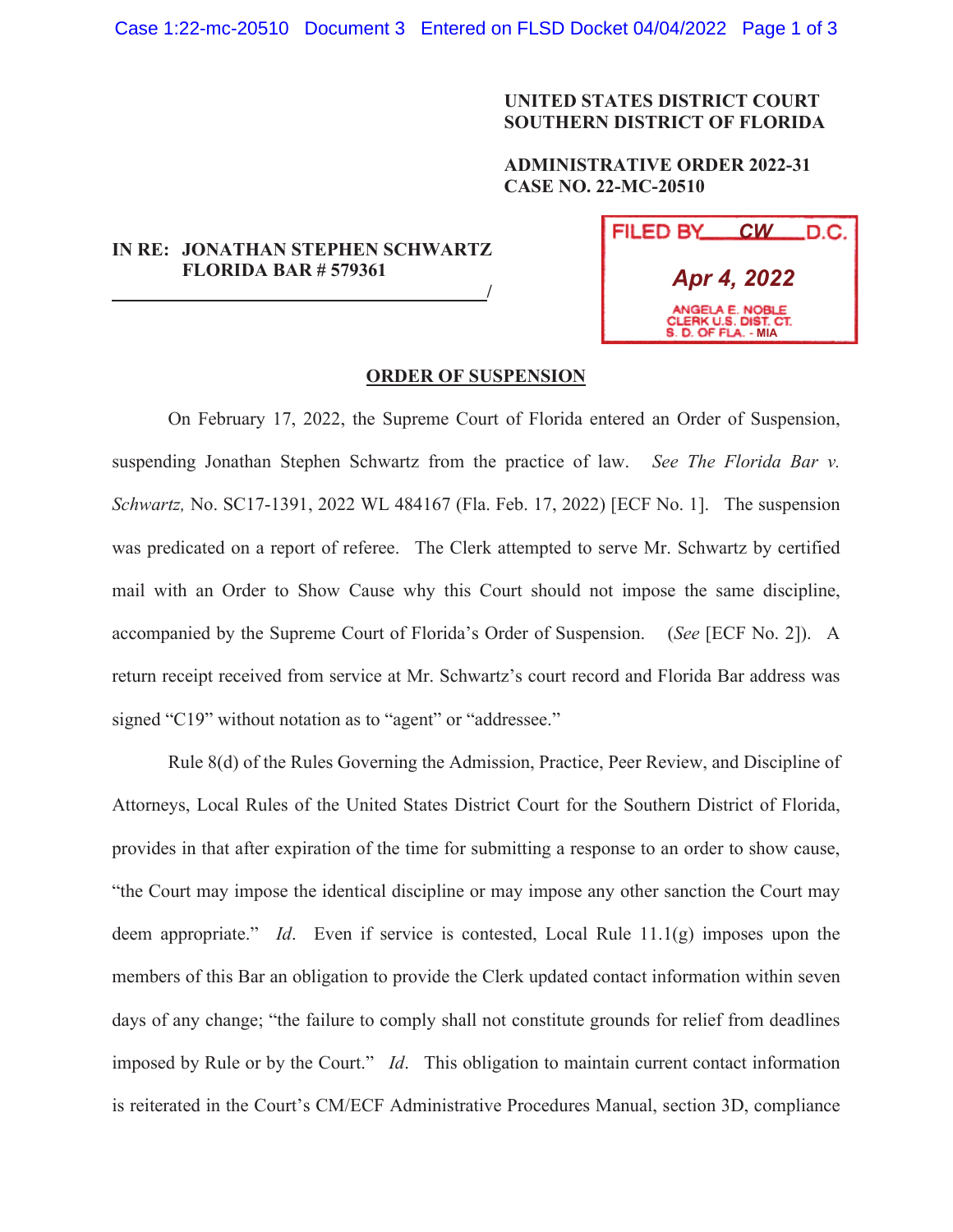with which is mandated by Local Rule 5.1. Given this background, under Rule 8(d), Local Rule  $11.1(g)$ , and the Court's inherent power to regulate membership in its Bar for the protection of the public interest, *see Chambers v. NASCO, Inc.*, 501 U.S. 32, 43 (1991) ("[A] federal court has the power to control admission to its bar and to discipline attorneys who appear before it." (alteration added)),

**IT IS ORDERED** that Mr. Schwartz is suspended from practice in this Court, effective immediately. Mr. Schwartz may not resume the practice of law before this Court until reinstated by order of the Court. *See* Rule 12(a). The Clerk of Court shall strike this attorney from the roll of attorneys eligible to practice in the United States District Court for the Southern District of Florida and shall also immediately revoke the attorney's CM/ECF password.

**IT IS FURTHER ORDERED** that the Clerk of Court shall attempt to serve by certified mail a copy of this Order of Suspension upon Mr. Schwartz at his court record and Florida Bar address. Mr. Schwartz shall forthwith advise the Clerk of Court of all pending cases before the Court in which he is counsel or co-counsel of record.

**DONE AND ORDERED** in Miami, Florida, this 4th day of April, 2022.

 $\alpha$  )M. altmape

 **CECILIA M. ALTONAGA CHIEF UNITED STATES DISTRICT JUDGE** 

Copies furnished as follows: See attached